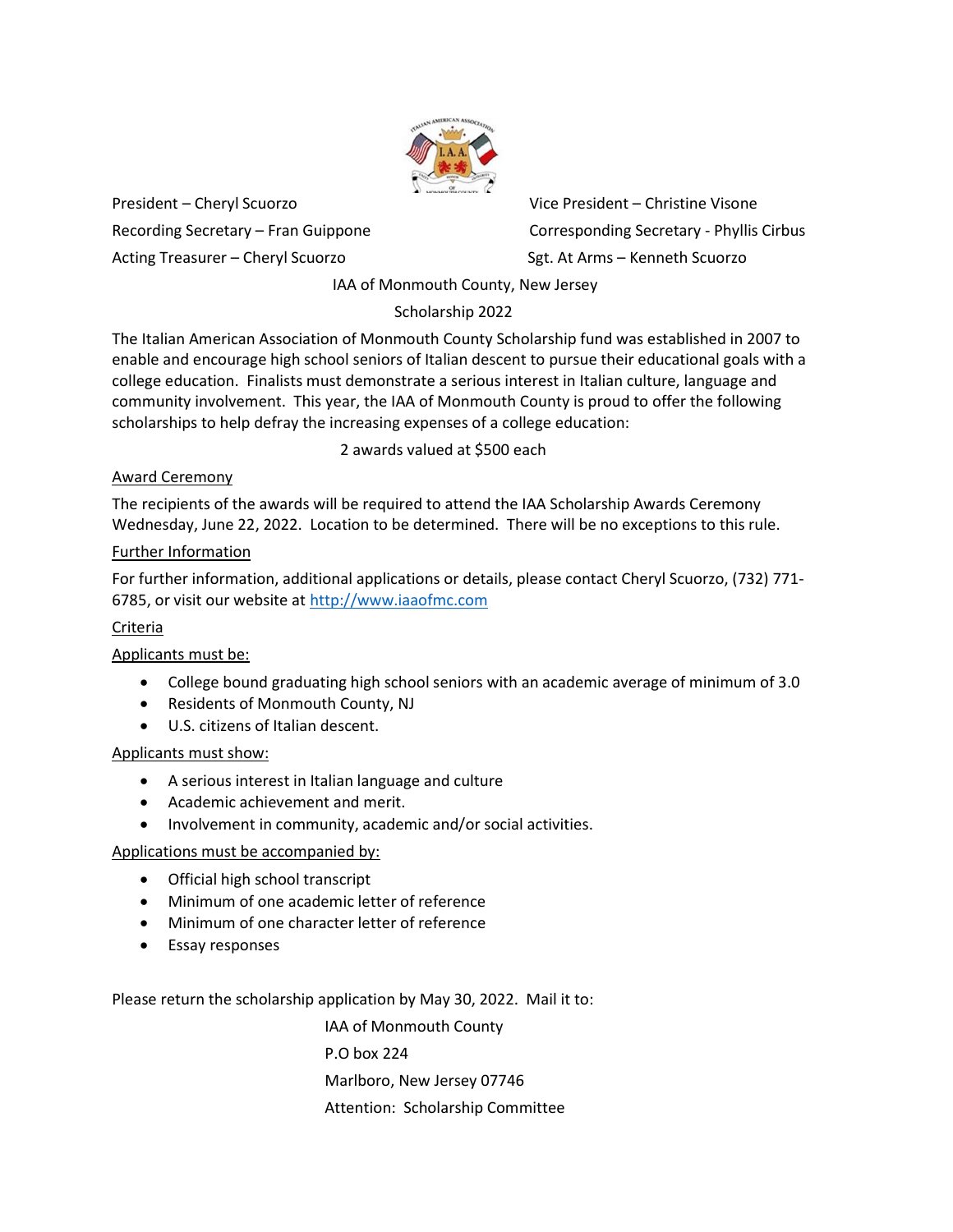| President - Cheryl Scuorzo          | Vice President - Christine Visone        |  |  |  |
|-------------------------------------|------------------------------------------|--|--|--|
| Recording Secretary - Fran Guippone | Corresponding Secretary - Phyllis Cirbus |  |  |  |
| Acting Treasurer - Cheryl Scuorzo   | Sgt. At Arms - Kenneth Scuorzo           |  |  |  |
| IAA of Monmouth County, New Jersey  |                                          |  |  |  |
| Scholarship 2022                    |                                          |  |  |  |
| Part I General Information:         |                                          |  |  |  |
|                                     |                                          |  |  |  |
|                                     |                                          |  |  |  |
|                                     |                                          |  |  |  |
|                                     |                                          |  |  |  |
|                                     |                                          |  |  |  |
|                                     |                                          |  |  |  |

Part II Short Answers – Please attach short answers to your application. Include your name on the top of each page. (Total of 150 words suggested).

- 1. List extracurricular activities (include position held and length of involvement and approximate hours per week).
- 2. List any awards, scholarships or any other type of recognition of achievement, which you have received.
- 3. List any full time, part time or volunteer work performed.
- 4. List any Italian courses taken.

Part III Essay: Please attach essay answers to your application. Include your name on the top of each page.

Essay topic:

The Italian heritage is rich with culture. Some elements of culture include food, art, beliefs, clothing, activities, holiday, religion, inventions, architecture and traditions.

- Name two elements of Italian culture and describe how these are demonstrated in your life.
- How will you show honor and appreciation for your Italian Culture?
- How will you carry these elements of Italian culture into the next generation?

Applicant Signature \_\_\_\_\_\_\_\_\_\_\_\_\_\_\_\_\_\_\_\_\_\_\_\_\_\_\_\_\_\_\_\_\_ Date \_\_\_\_\_\_\_\_\_\_\_\_\_\_\_\_\_\_\_\_\_\_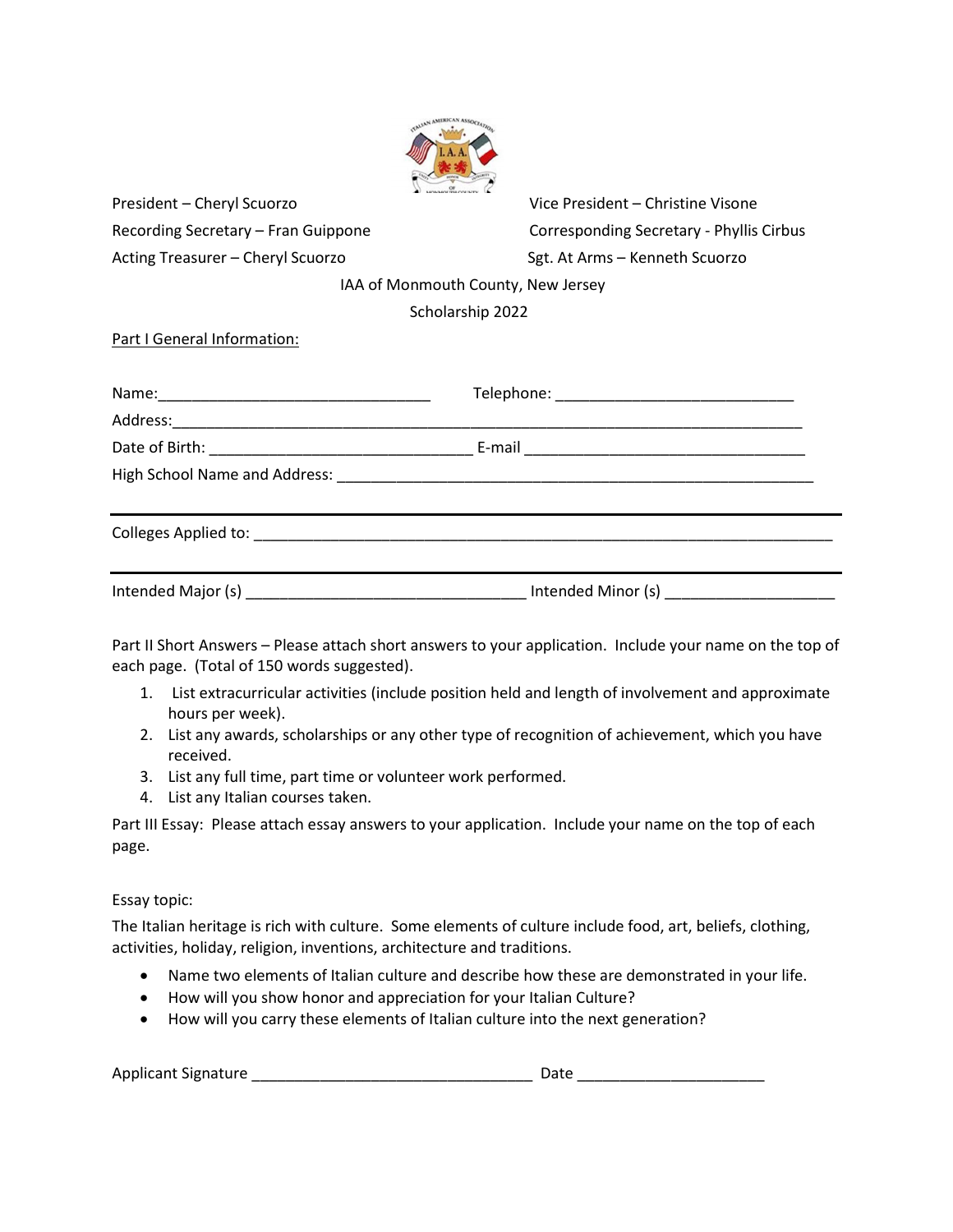

# IAA of Monmouth County, New Jersey Scholarship 2022

| <b>Essay Application Scoring Rubric</b> | 1             | $\overline{2}$         | 3              | 4        |
|-----------------------------------------|---------------|------------------------|----------------|----------|
|                                         | Does not      | <b>Partially Meets</b> | Meets Criteria | Exceeds  |
|                                         | meet Criteria | Criteria               |                | Criteria |
| Essay has a well<br>1.                  |               |                        |                |          |
| developed introduction                  |               |                        |                |          |
| that introduces the                     |               |                        |                |          |
| thesis and establishes                  |               |                        |                |          |
| credibility.                            |               |                        |                |          |
| Essay has a well<br>2.                  |               |                        |                |          |
| developed conclusion                    |               |                        |                |          |
| that summarizes the                     |               |                        |                |          |
| ideas expressed in the                  |               |                        |                |          |
| essay.                                  |               |                        |                |          |
| 3.<br>Essay contains a clear            |               |                        |                |          |
| and natural flow.                       |               |                        |                |          |
|                                         |               |                        |                |          |
| <b>Mechanics and Spelling:</b>          |               |                        |                |          |
| Essay contains correct                  |               |                        |                |          |
| grammar and spelling,                   |               |                        |                |          |
| clearly constructed                     |               |                        |                |          |
| sentences and standard                  |               |                        |                |          |
| punctuation within each                 |               |                        |                |          |
| sentence.                               |               |                        |                |          |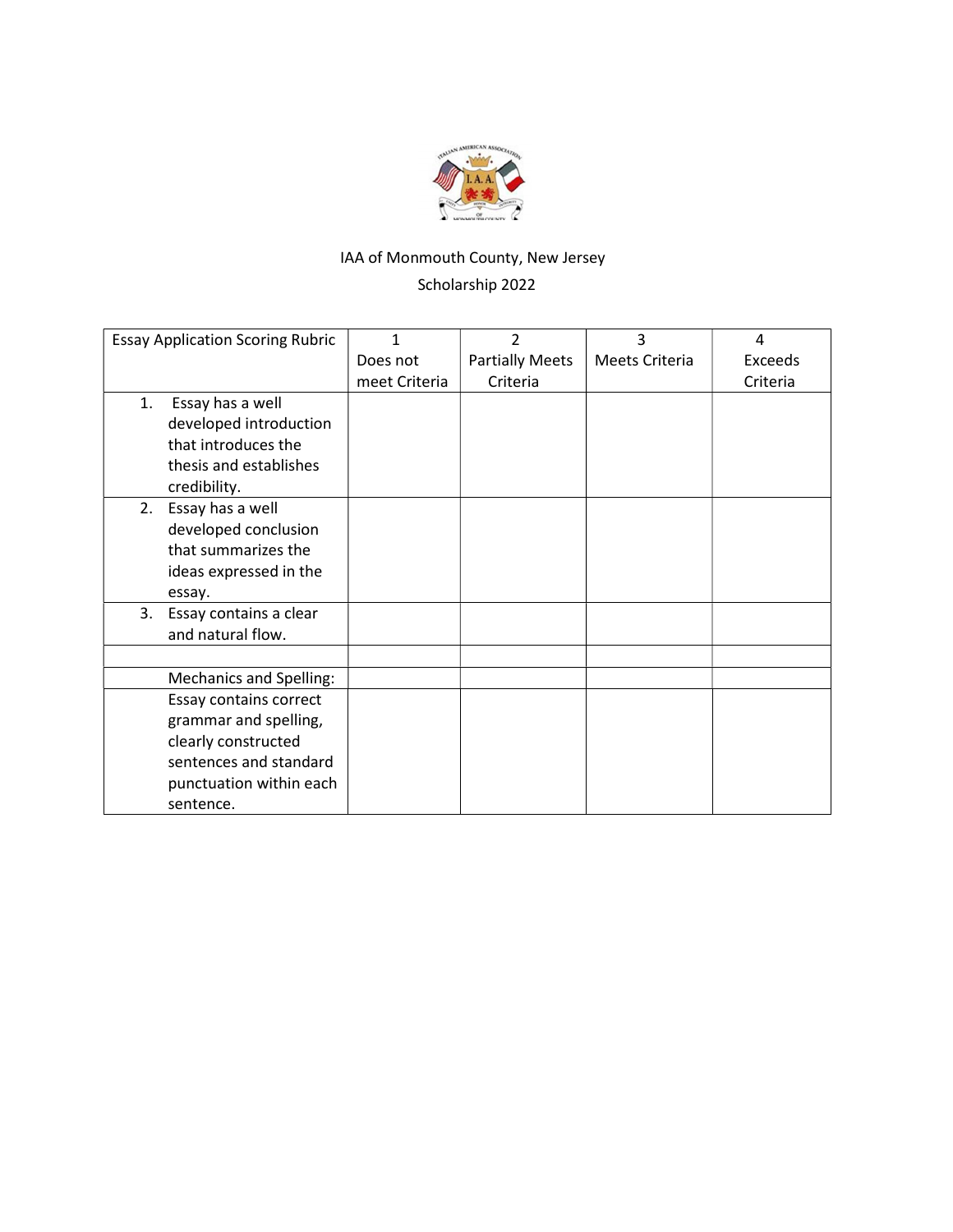

President – Cheryl Scuorzo Vice President – Christine Visone Acting Treasurer – Cheryl Scuorzo Sgt. At Arms – Kenneth Scuorzo

Recording Secretary – Fran Guippone Corresponding Secretary - Phyllis Cirbus

IAA of Monmouth County, New Jersey

Frank Muzzicato Memorial Scholarship 2022

The Italian American Association of Monmouth County Scholarship fund was established in 2007 to enable and encourage high school seniors of Italian descent to pursue their educational goals with a college education. Finalists must demonstrate a serious interest in Italian culture, language and community involvement. This year, the IAA of Monmouth County is proud to offer the following scholarships to help defray the increasing expenses of a college education:

2 awards valued at \$500 each

# Award Ceremony

The recipients of the awards will be required to attend the IAA Scholarship Awards Ceremony Wednesday, June 22, 2022. Location to be determined. There will be no exceptions to this rule.

## Further Information

For further information, additional applications or details, please contact Cheryl Scuorzo, (732) 771- 6785, or visit our website at http://www.iaaofmc.com

# Criteria

# Applicants must be:

- College bound graduating high school seniors with an academic average of minimum of 3.0
- Residents of Monmouth County, NJ
- U.S. citizens of Italian descent.

## Applicants must show:

- A serious interest in Italian language and culture
- Academic achievement and merit.
- Involvement in community, academic and/or social activities.

## Applications must be accompanied by:

- Official high school transcript
- Minimum of one academic letter of reference
- Minimum of one character letter of reference
- Essay responses

Please return the scholarship application by May 30, 2022. Mail it to:

 IAA of Monmouth County P.O box 224 Marlboro, New Jersey 07746 Attention: Scholarship Committee